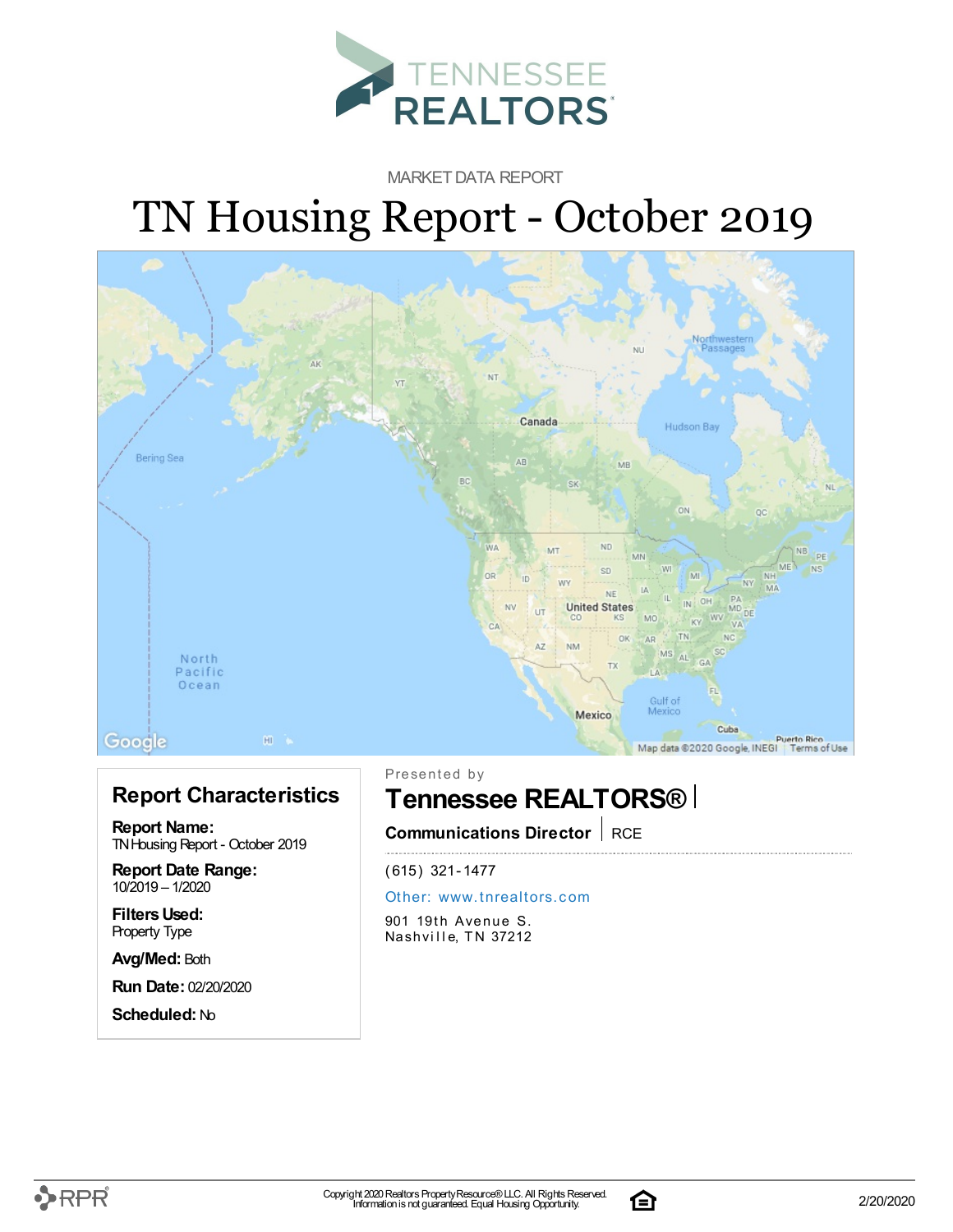

## Summary of Key Listing and Sales Metrics

A summary of the key metrics selected to be included in the report. MLS sources where licensed.

| <b>Key Metrics</b>                     | <b>Jan 2020</b>  | <b>Jan 2019</b>  | $+$ / -  | <b>YTD 2020</b>  | <b>YTD 2019</b>  | $+$ / -   |
|----------------------------------------|------------------|------------------|----------|------------------|------------------|-----------|
| <b>Listing Activity Charts Metrics</b> |                  |                  |          |                  |                  |           |
| New Listing Count                      | 11,315           | 11,300           | $+0.1%$  | 41,823           | 40,379           | $+3.6%$   |
| New Listing Volume                     | \$3,612,163,771  | \$3,441,359,362  | $+5%$    | \$13,181,778,607 | \$11,997,446,356 | $+9.9%$   |
| Active Listing Count                   | 69,192           | 54,761           | $+26.4%$ | <b>NA</b>        | <b>N/A</b>       |           |
| Active Listing Volume                  | \$28,472,758,070 | \$21,179,942,808 | $+34.4%$ | <b>NA</b>        | <b>N/A</b>       |           |
| Average Listing Price                  | \$411,611        | \$386,827        | $+6.4%$  | \$407,642        | \$383,924        | $+6.2%$   |
| Median Listing Price                   | \$319,500        | \$299,900        | $+6.5%$  | \$315,611        | \$297,193        | $+6.2%$   |
| Average Listing Price per Sq Ft        | \$157            | \$150            | $+5.3%$  | \$156            | \$148            | $+5.6%$   |
| Median Listing Price per Sq Ft         | \$140            | \$134            | $+4.5%$  | \$139            | \$133            | $+5.3%$   |
| <b>Sales Activity Charts Metrics</b>   |                  |                  |          |                  |                  |           |
| New Pending Sales Count                | 10,423           | 8.082            | $+29%$   | 74.586           | 30,967           | $+140.9%$ |
| New Pending Sales Volume               | \$2,969,700,673  | \$2,080,996,439  | +42.7%   | \$18,676,333,163 | \$8,024,418,658  | $+132.7%$ |
| Pending Sales Count                    | 12,769           | 10,713           | $+19.2%$ | <b>NA</b>        | <b>NA</b>        |           |
| Pending Sales Volume                   | \$3,841,608,421  | \$3,053,356,801  | +25.8%   | <b>NA</b>        | <b>NA</b>        |           |
| Closed Sales Count                     | 6,897            | 5,788            | $+19.2%$ | 33,241           | 29,820           | $+11.5%$  |
| Closed Sales Volume                    | \$1,870,222,180  | \$1,454,760,884  | +28.6%   | \$9,184,024,343  | \$7,639,093,389  | $+20.2%$  |
| Average Sales Price                    | \$271,165        | \$251,341        | $+7.9%$  | \$276,286        | \$256,182        | $+7.8%$   |
| Median Sales Price                     | \$230,000        | \$210,000        | $+9.5%$  | \$232,026        | \$212,020        | $+9.4%$   |
| Average Sales Price per Sq Ft          | \$132            | \$124            | $+6.8%$  | \$133            | \$130            | $+3%$     |
| Median Sales Price per Sq Ft           | \$125            | \$119            | $+5%$    | \$127            | \$118            | $+7.1%$   |

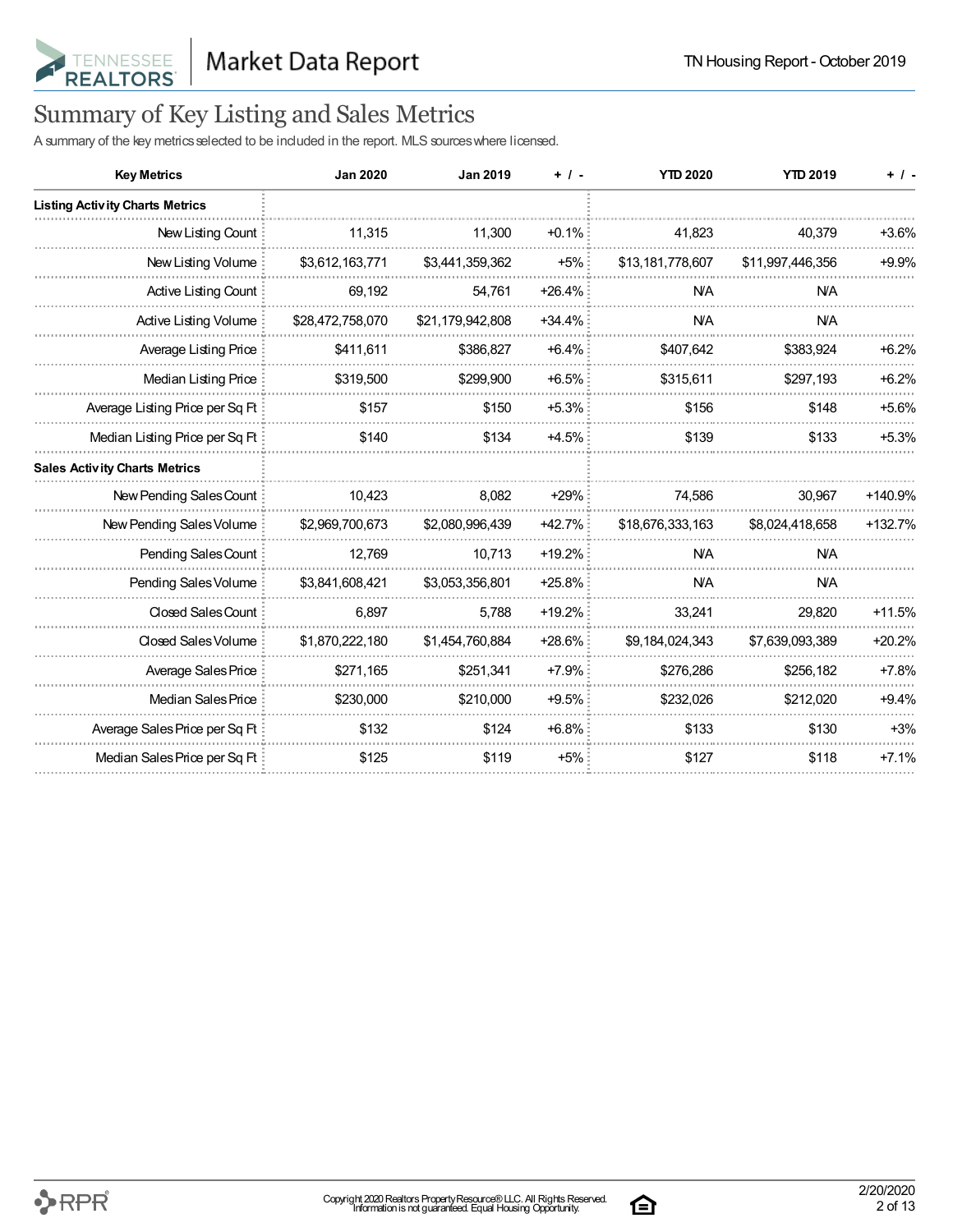

#### New Listings

The number of new residential listings that were added each month.



#### New Listing Volume

The sum of the listing price of residential listings that were added each month.



合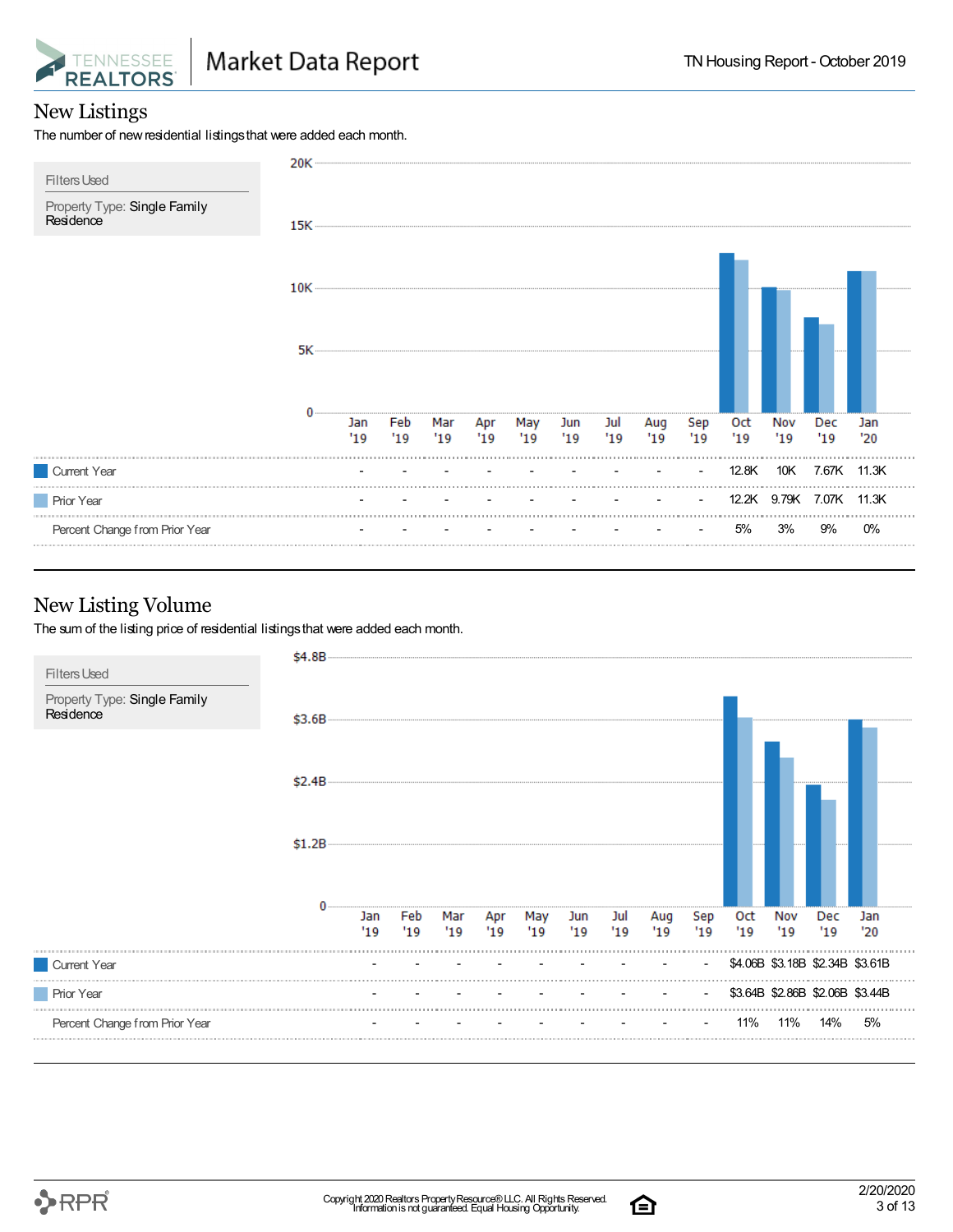

#### Active Listings

The number of active residential listings at the end of each month.



#### Active Listing Volume

The sum of the listing price of active residential listings at the end of each month.



合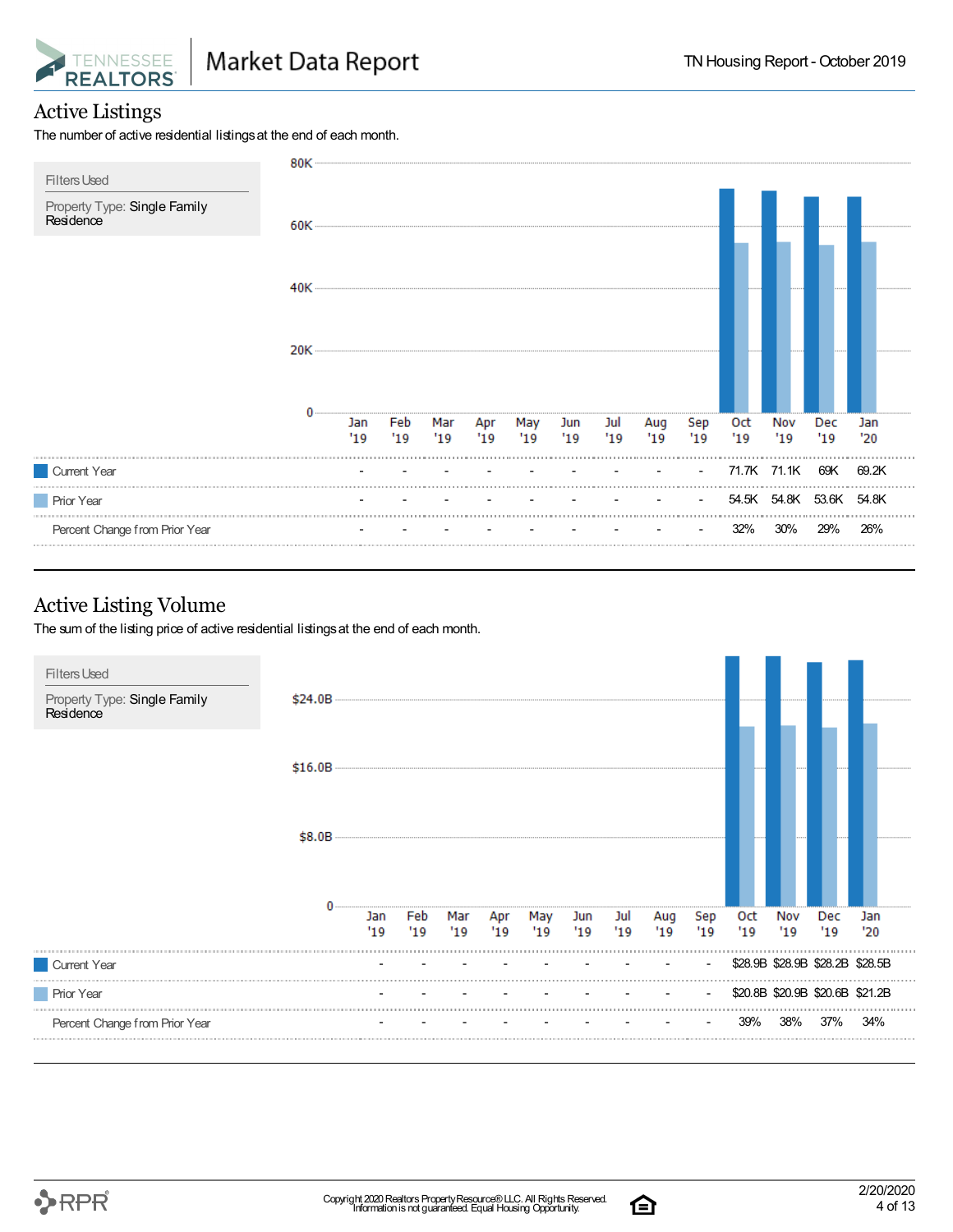

#### Average Listing Price

The average listing price of active residential listings at the end of each month.

| <b>Filters Used</b>                       | \$500K                         |           |            |           |            |                          |                                                           |            |                |           |                             |            |            |
|-------------------------------------------|--------------------------------|-----------|------------|-----------|------------|--------------------------|-----------------------------------------------------------|------------|----------------|-----------|-----------------------------|------------|------------|
| Property Type: Single Family<br>Residence | \$375K ——————————————————————— |           |            |           |            |                          |                                                           |            |                |           |                             |            |            |
|                                           |                                |           |            |           |            |                          |                                                           |            |                |           |                             |            |            |
|                                           |                                |           |            |           |            |                          |                                                           |            |                |           |                             |            |            |
|                                           |                                |           |            |           |            |                          |                                                           |            |                |           |                             |            |            |
|                                           | Jan<br>'19                     | Feb<br>19 | Mar<br>'19 | Apr<br>19 | May<br>'19 | Jun<br>19                | Jul<br>'19                                                | Aug<br>'19 | Sep<br>19      | Oct<br>19 | Nov<br>'19                  | Dec<br>'19 | Jan<br>'20 |
| Current Year                              |                                |           |            |           |            |                          |                                                           |            | $\blacksquare$ |           | \$404K \$406K \$409K \$412K |            |            |
| <b>Prior Year</b>                         |                                |           |            |           |            | <b>Contract Contract</b> | $\mathcal{L}_{\text{max}}$ and $\mathcal{L}_{\text{max}}$ |            | $\sim$         |           | \$381K \$382K \$385K \$387K |            |            |
| Percent Change from Prior Year            |                                |           |            |           |            |                          |                                                           |            | $\sim$         | 6%        | 6%                          | 6%         | 6%         |

#### Median Listing Price

The median listing price of active residential listings at the end of each month.

| <b>Filters Used</b>                       | \$400K     |            |            |           |           |            |             |            |                |                   |                             |            |            |
|-------------------------------------------|------------|------------|------------|-----------|-----------|------------|-------------|------------|----------------|-------------------|-----------------------------|------------|------------|
| Property Type: Single Family<br>Residence |            |            |            |           |           |            |             |            |                |                   |                             |            |            |
|                                           |            |            |            |           |           |            |             |            |                |                   |                             |            |            |
|                                           |            |            |            |           |           |            |             |            |                |                   |                             |            |            |
|                                           |            |            |            |           |           |            |             |            |                |                   |                             |            |            |
|                                           | Jan<br>'19 | Feb<br>'19 | Mar<br>'19 | Apr<br>19 | May<br>19 | Jun<br>'19 | Jul<br>"19" | Aug<br>'19 | Sep<br>19      | <b>Oct</b><br>'19 | Nov<br>'19                  | Dec<br>'19 | Jan<br>'20 |
| Current Year                              |            |            |            |           |           |            |             |            | $\blacksquare$ |                   | \$313K \$315K \$316K \$319K |            |            |
| <b>Prior Year</b>                         |            |            |            |           |           |            |             |            | $\sim$         |                   | \$295K \$295K \$299K \$300K |            |            |
| Percent Change from Prior Year            |            |            |            |           |           |            |             |            |                | 6%                | 7%                          | 6%         | 7%         |

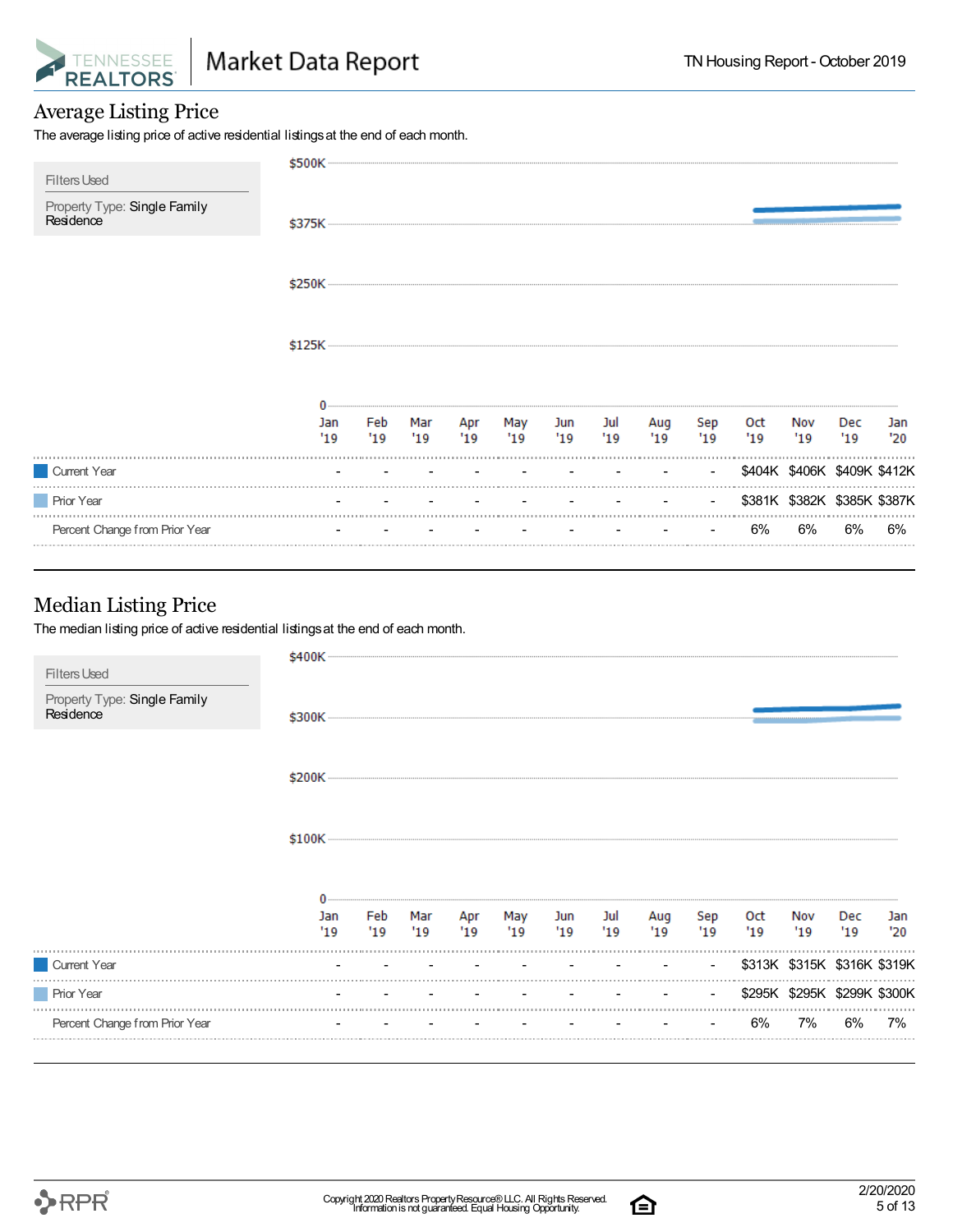

#### Average Listing Price per Sq Ft

The average of listing prices divided by the living area of homes on market at the end of each month.

| <b>Filters Used</b>                       | \$200      |            |            |            |            |            |            |            |                |            |            |            |            |
|-------------------------------------------|------------|------------|------------|------------|------------|------------|------------|------------|----------------|------------|------------|------------|------------|
| Property Type: Single Family<br>Residence |            |            |            |            |            |            |            |            |                |            |            |            |            |
|                                           | $$100 -$   |            |            |            |            |            |            |            |                |            |            |            |            |
|                                           | \$50       |            |            |            |            |            |            |            |                |            |            |            |            |
|                                           | Jan<br>'19 | Feb<br>'19 | Mar<br>'19 | Apr<br>'19 | May<br>'19 | Jun<br>'19 | Jul<br>'19 | Aug<br>'19 | Sep<br>'19     | Oct<br>'19 | Nov<br>'19 | Dec<br>'19 | Jan<br>'20 |
| Current Year                              |            |            |            |            |            |            |            |            | $\blacksquare$ | \$155      | \$156      | \$156      | \$157      |
| <b>Prior Year</b>                         |            |            |            |            |            |            |            |            |                | \$146      | \$147      | \$148      | \$150      |
| Percent Change from Prior Year            |            |            |            |            |            |            |            |            |                | 6%         | 6%         | 5%         | 5%         |

#### Median Listing Price per Sq Ft

The median of listing prices divided by the living area of homes on market at the end of each month.

| <b>Filters Used</b>                       | \$200      |           |                                             |            |            |                               |           |            |            |            |            |                   |            |
|-------------------------------------------|------------|-----------|---------------------------------------------|------------|------------|-------------------------------|-----------|------------|------------|------------|------------|-------------------|------------|
| Property Type: Single Family<br>Residence | $$150$ $-$ |           |                                             |            |            |                               |           |            |            |            |            |                   |            |
|                                           |            |           |                                             |            |            |                               |           |            |            |            |            |                   |            |
|                                           | \$50       |           |                                             |            |            |                               |           |            |            |            |            |                   |            |
|                                           | Jan<br>'19 | Feb<br>19 | Mar<br>19                                   | Apr<br>'19 | May<br>'19 | Jun<br>19                     | Jul<br>19 | Aug<br>'19 | Sep<br>'19 | Oct<br>'19 | Nov<br>'19 | <b>Dec</b><br>'19 | Jan<br>'20 |
| Current Year                              | $\sim$     |           | the company's company's company's company's |            | $\sim$     | the company of the company of |           |            | $\sim$     | \$139      | \$139      | \$140             | \$140      |
| <b>Prior Year</b>                         |            |           |                                             |            |            |                               |           |            | $\sim$     | \$131      | \$132      | \$133             | \$134      |
| Percent Change from Prior Year            |            |           |                                             |            |            |                               |           |            | $\sim$     | 6%         | 5%         | 5%                | 4%         |

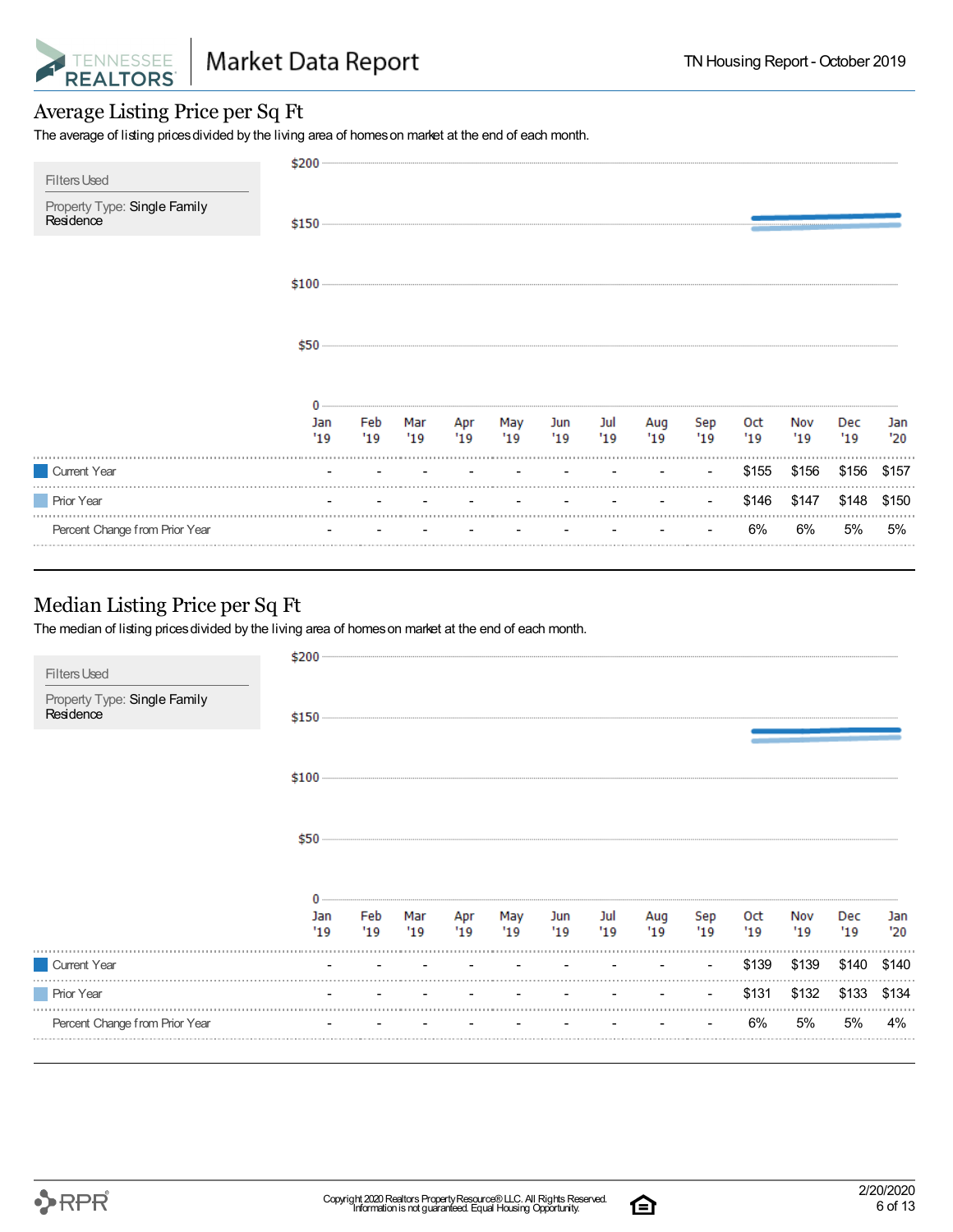

#### Active/Pending/Sold Units

The number of residential propertiesthat were Active, Pending and Sold each month.

| <b>Filters Used</b>                       | 80K ··············· |             |    |     |                   |    |                 |            |                          |           |                        |            |            |
|-------------------------------------------|---------------------|-------------|----|-----|-------------------|----|-----------------|------------|--------------------------|-----------|------------------------|------------|------------|
| Property Type: Single Family<br>Residence |                     |             |    |     |                   |    |                 |            |                          |           |                        |            |            |
|                                           |                     |             |    |     |                   |    |                 |            |                          |           |                        |            |            |
|                                           |                     |             |    |     |                   |    |                 |            |                          |           |                        |            |            |
|                                           |                     |             |    |     |                   |    |                 |            |                          |           |                        |            |            |
|                                           | Jan<br>'19          | Feb<br>"19" | 19 | '19 | Mar Apr May<br>19 | 19 | Jun Jul<br>"19" | Aug<br>'19 | Sep<br>19                | Oct<br>19 | Nov<br>'19             | Dec<br>'19 | Jan<br>'20 |
| Active                                    |                     |             |    |     |                   |    |                 |            | <b>Contract Contract</b> |           | 71.7K 71.1K 69K 69.2K  |            |            |
| Pending                                   |                     |             |    |     |                   |    |                 |            | <b>Contract Contract</b> |           | 11K 11.1K 10.5K 12.8K  |            |            |
| Sold                                      |                     |             |    |     |                   |    |                 |            | <b>Contract Contract</b> |           | 9.35K 8.28K 8.72K 6.9K |            |            |

#### New Pending Sales

The number of residential propertieswith accepted offersthat were added each month.



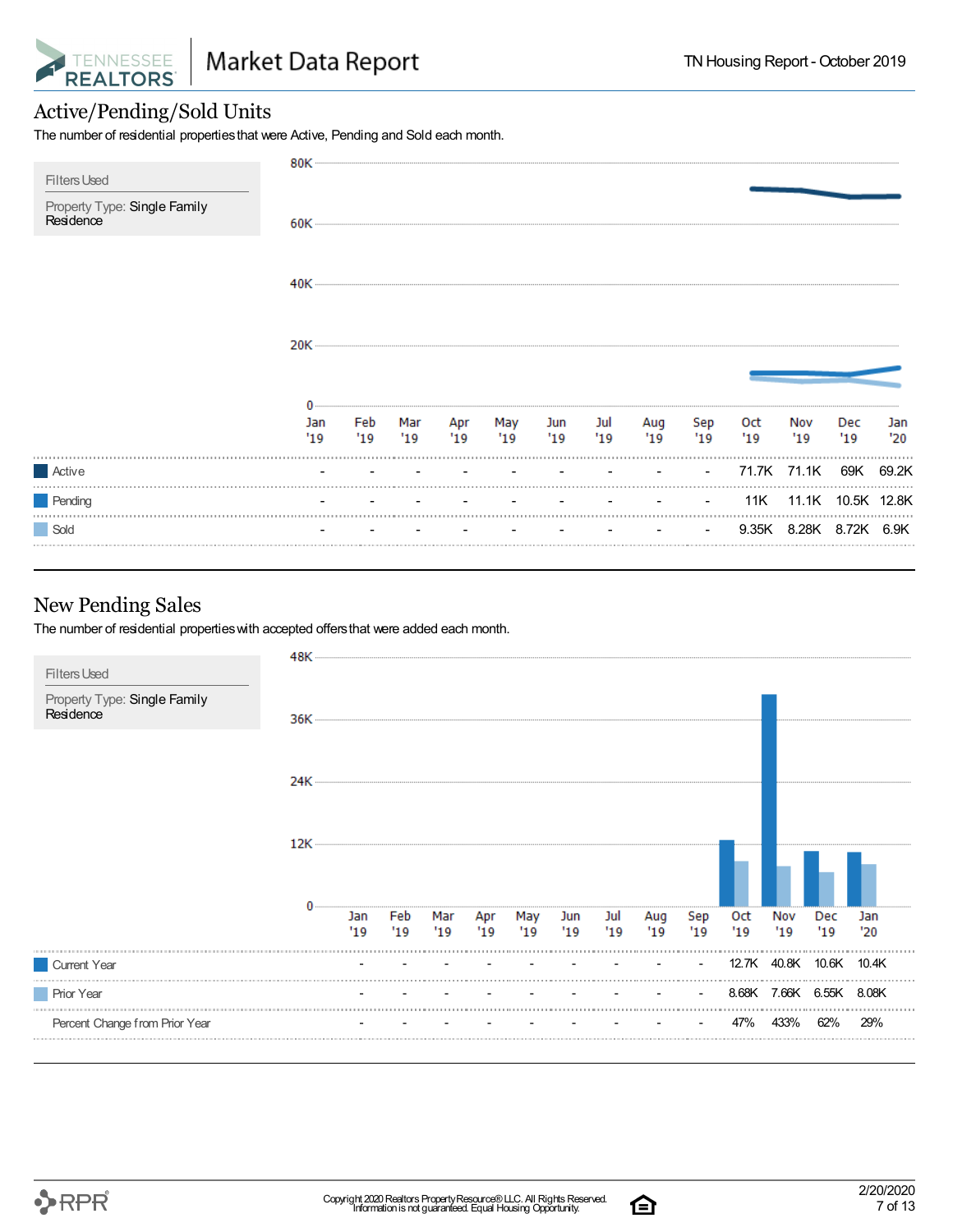

#### New Pending Sales Volume

The sum of the sales price of residential properties with accepted offers that were added each month.

| <b>Filters Used</b>                       | \$8.8B |            |             |            |            |            |            |            |            |                          |                   |            |                                 |            |
|-------------------------------------------|--------|------------|-------------|------------|------------|------------|------------|------------|------------|--------------------------|-------------------|------------|---------------------------------|------------|
| Property Type: Single Family<br>Residence | \$6.6B |            |             |            |            |            |            |            |            |                          |                   |            |                                 |            |
|                                           | \$4.4B |            |             |            |            |            |            |            |            |                          |                   |            |                                 |            |
|                                           | \$2.2B |            |             |            |            |            |            |            |            |                          |                   |            |                                 |            |
|                                           |        | Jan<br>'19 | Feb<br>"19" | Mar<br>'19 | Apr<br>'19 | May<br>'19 | Jun<br>'19 | Jul<br>'19 | Aug<br>'19 | Sep<br>'19               | <b>Oct</b><br>'19 | Nov<br>'19 | Dec<br>'19                      | Jan<br>'20 |
| Current Year                              |        |            |             |            |            |            |            |            |            | $\overline{\phantom{a}}$ |                   |            | \$3.68B \$8.96B \$3.07B \$2.97B |            |
| <b>Prior Year</b>                         |        |            |             |            |            |            |            |            |            | $\overline{\phantom{a}}$ |                   |            | \$2.25B \$1.98B \$1.71B \$2.08B |            |
| Percent Change from Prior Year            |        |            |             |            |            |            |            |            |            |                          | 63%               | 353%       | 79%                             | 43%        |

#### Pending Sales

The number of residential propertieswith accepted offersthat were available at the end each month.



白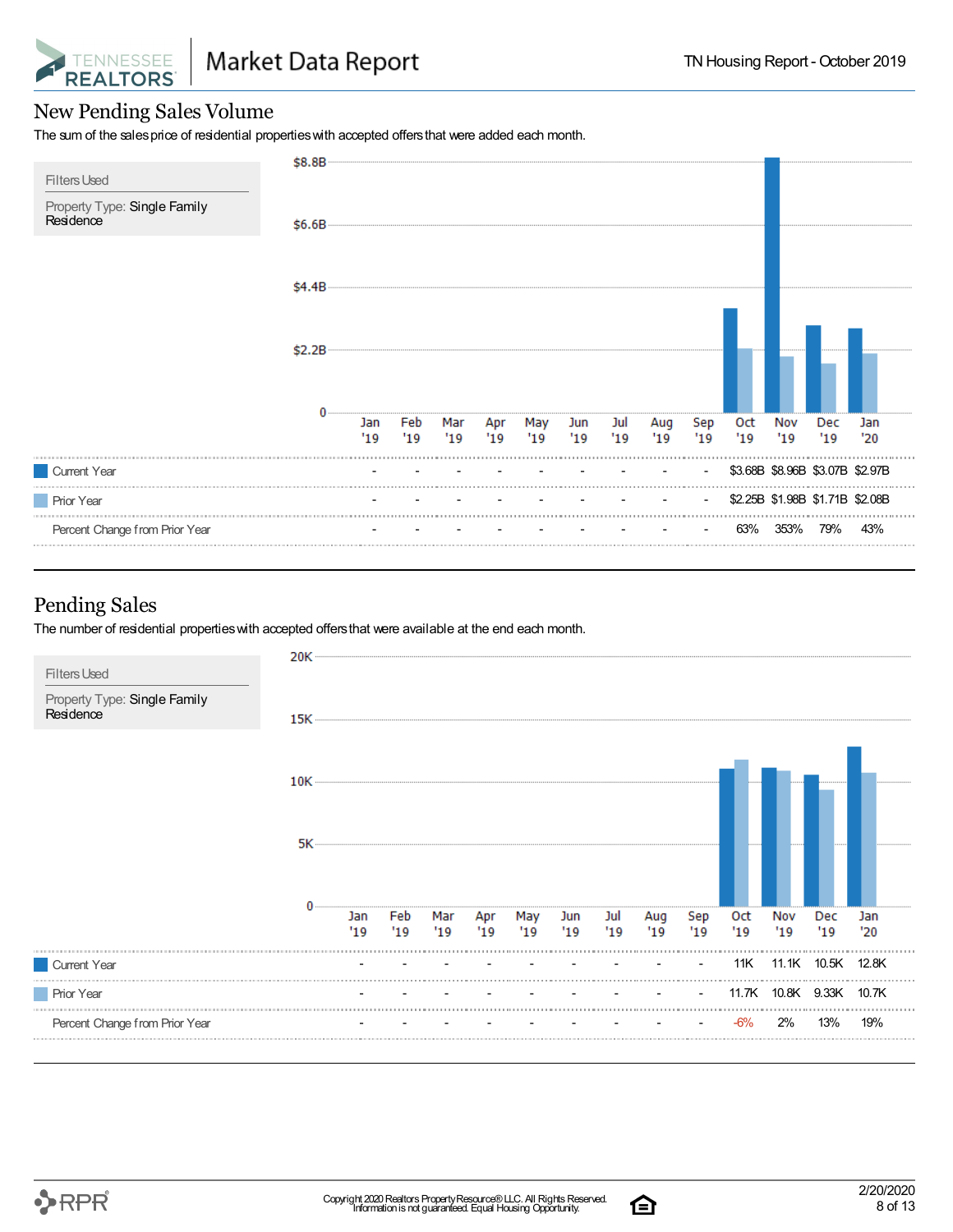

#### Pending Sales Volume

The sum of the salesprice of residential propertieswith accepted offersthat were available at the end of each month.

| <b>Filters Used</b>                       | \$4.0B |     |     |     |     |     |     |     |     |                          |        |      |                                 |     |
|-------------------------------------------|--------|-----|-----|-----|-----|-----|-----|-----|-----|--------------------------|--------|------|---------------------------------|-----|
| Property Type: Single Family<br>Residence | \$3.0B |     |     |     |     |     |     |     |     |                          |        |      |                                 |     |
|                                           | \$2.0B |     |     |     |     |     |     |     |     |                          |        |      |                                 |     |
|                                           | \$1.0B |     |     |     |     |     |     |     |     |                          |        |      |                                 |     |
|                                           |        | Jan | Feb | Mar | Apr | May | Jun | Jul | Aug | Sep                      | 0ct    | Nov  | Dec                             | Jan |
|                                           |        | '19 | '19 | '19 | '19 | 19  | '19 | '19 | '19 | 19                       | '19    | "19" | '19                             | '20 |
| Current Year                              |        |     |     |     |     |     |     |     |     | $\overline{\phantom{a}}$ |        |      | \$3.17B \$3.25B \$3.16B \$3.84B |     |
| <b>Prior Year</b>                         |        |     |     |     |     |     |     |     |     | $\overline{\phantom{a}}$ |        |      | \$3.65B \$3.13B \$2.71B \$3.05B |     |
| Percent Change from Prior Year            |        |     |     |     |     |     |     |     |     | $\overline{\phantom{a}}$ | $-13%$ | 4%   | 17%                             | 26% |

#### Closed Sales

The total number of residential properties sold each month.





白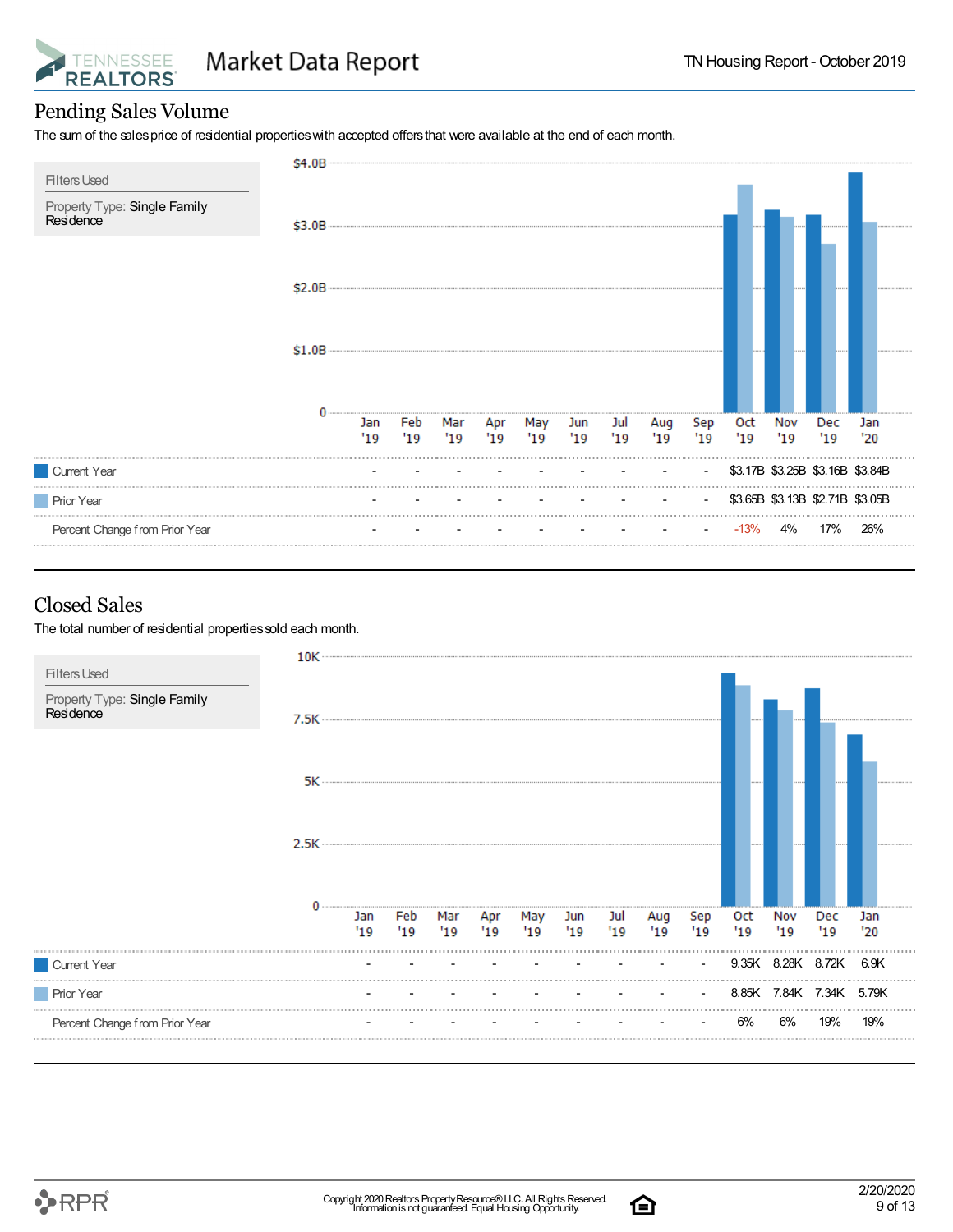![](_page_9_Picture_0.jpeg)

#### Closed Sales Volume

The sum of the sales price of residential properties sold each month.

![](_page_9_Figure_5.jpeg)

#### Closed Sales by Property Type

The percentage of residential properties sold each month by property type.

![](_page_9_Figure_8.jpeg)

![](_page_9_Picture_11.jpeg)

白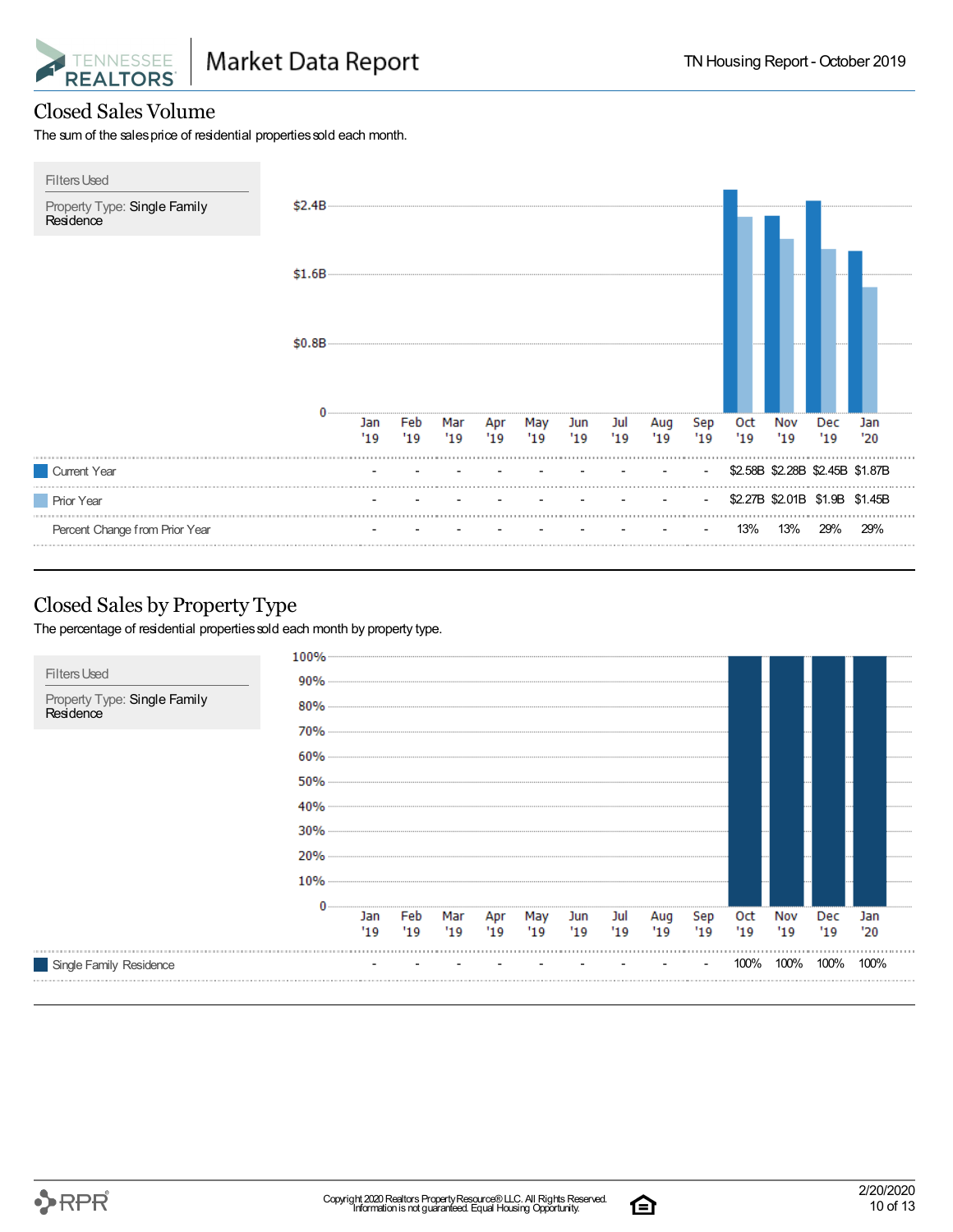![](_page_10_Picture_0.jpeg)

#### Average Sales Price

The average sales price of the residential properties sold each month.

| <b>Filters Used</b>                       | \$300K     |           |             |    |               |                          |                          |            |                |            |                             |            |            |
|-------------------------------------------|------------|-----------|-------------|----|---------------|--------------------------|--------------------------|------------|----------------|------------|-----------------------------|------------|------------|
| Property Type: Single Family<br>Residence | \$225K     |           |             |    |               |                          |                          |            |                |            |                             |            |            |
|                                           |            |           |             |    |               |                          |                          |            |                |            |                             |            |            |
|                                           |            |           |             |    |               |                          |                          |            |                |            |                             |            |            |
|                                           |            |           |             |    |               |                          |                          |            |                |            |                             |            |            |
|                                           | Jan<br>'19 | Feb<br>19 | Mar<br>"19" | 19 | Apr May<br>19 | Jun<br>'19               | Jul<br>'19               | Aug<br>'19 | Sep<br>19      | Oct<br>'19 | Nov<br>'19                  | Dec<br>'19 | Jan<br>'20 |
| Current Year                              |            |           |             |    |               |                          |                          |            | $\blacksquare$ |            | \$276K \$276K \$281K \$271K |            |            |
| <b>Prior Year</b>                         |            |           |             |    |               | <b>Contract Contract</b> | <b>Contract Contract</b> |            | $\sim$         |            | \$257K \$257K \$259K \$251K |            |            |
| Percent Change from Prior Year            |            |           |             |    |               |                          |                          |            | $\sim$         | 7%         | 7%                          | 9%         | 8%         |

#### Median Sales Price

The median sales price of the residential properties sold each month.

| <b>Filters Used</b>                       | \$300K     |            |             |            |            |            |             |            |                |                   |                             |                   |            |
|-------------------------------------------|------------|------------|-------------|------------|------------|------------|-------------|------------|----------------|-------------------|-----------------------------|-------------------|------------|
| Property Type: Single Family<br>Residence |            |            |             |            |            |            |             |            |                |                   |                             |                   |            |
|                                           |            |            |             |            |            |            |             |            |                |                   |                             |                   |            |
|                                           |            |            |             |            |            |            |             |            |                |                   |                             |                   |            |
|                                           |            |            |             |            |            |            |             |            |                |                   |                             |                   |            |
|                                           | Jan<br>'19 | Feb<br>'19 | Mar<br>"19" | Apr<br>'19 | May<br>'19 | Jun<br>'19 | Jul<br>"19" | Aug<br>'19 | Sep<br>'19     | <b>Oct</b><br>'19 | Nov<br>'19                  | <b>Dec</b><br>'19 | Jan<br>'20 |
| Current Year                              |            |            |             |            |            |            |             |            | $\blacksquare$ |                   | \$230K \$231K \$237K \$230K |                   |            |
| <b>Prior Year</b>                         |            |            |             |            |            |            |             |            | $\sim$         |                   | \$210K \$213K \$215K \$210K |                   |            |
| Percent Change from Prior Year            |            |            |             |            |            |            |             |            |                | 10%               | 8%                          | 10%               | 10%        |

![](_page_10_Picture_11.jpeg)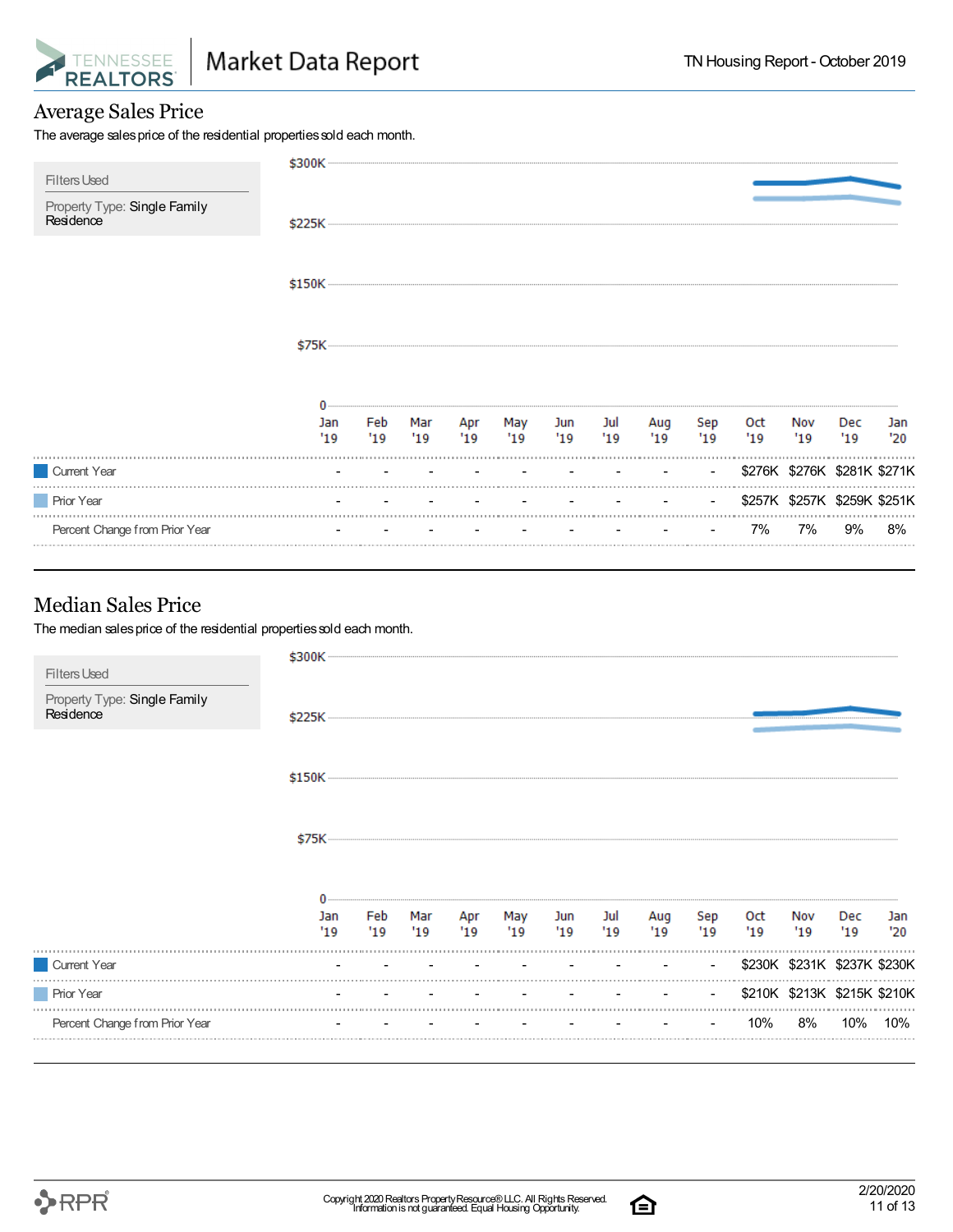![](_page_11_Picture_0.jpeg)

#### Average Sales Price per Sq Ft

The average of the sales price divided by the living area of properties sold each month.

| <b>Filters Used</b>                       | \$200      |            |            |            |            |            |            |            |                |            |            |            |            |
|-------------------------------------------|------------|------------|------------|------------|------------|------------|------------|------------|----------------|------------|------------|------------|------------|
| Property Type: Single Family<br>Residence | \$150      |            |            |            |            |            |            |            |                |            |            |            |            |
|                                           |            |            |            |            |            |            |            |            |                |            |            |            |            |
|                                           | \$50       |            |            |            |            |            |            |            |                |            |            |            |            |
|                                           |            |            |            |            |            |            |            |            |                |            |            |            |            |
|                                           | Jan<br>'19 | Feb<br>'19 | Mar<br>'19 | Apr<br>'19 | May<br>'19 | Jun<br>'19 | Jul<br>'19 | Aug<br>'19 | Sep<br>'19     | Oct<br>'19 | Nov<br>'19 | Dec<br>'19 | Jan<br>'20 |
| Current Year                              |            |            |            |            |            |            |            |            | $\blacksquare$ | \$133      | \$134      | \$135      | \$132      |
| <b>Prior Year</b>                         |            |            |            |            |            |            |            |            | $\blacksquare$ | \$124      | \$144      | \$125      | \$124      |
| Percent Change from Prior Year            |            |            |            |            |            |            |            |            |                | 7%         | $-7%$      | 8%         | 7%         |

#### Median Sales Price per Sq Ft

The median of the sales price divided by the living area of properties sold each month.

|                                                                  | \$200     |           |                                           |            |             |                                        |           |            |            |            |            |             |            |
|------------------------------------------------------------------|-----------|-----------|-------------------------------------------|------------|-------------|----------------------------------------|-----------|------------|------------|------------|------------|-------------|------------|
| <b>Filters Used</b><br>Property Type: Single Family<br>Residence |           |           |                                           |            |             |                                        |           |            |            |            |            |             |            |
|                                                                  |           |           |                                           |            |             |                                        |           |            |            |            |            |             |            |
|                                                                  | \$50      |           |                                           |            |             |                                        |           |            |            |            |            |             |            |
|                                                                  | Jan<br>19 | Feb<br>19 | Mar<br>19                                 | Apr<br>'19 | May<br>"19" | Jun<br>19                              | Jul<br>19 | Aug<br>'19 | Sep<br>'19 | Oct<br>'19 | Nov<br>'19 | Dec.<br>'19 | Jan<br>'20 |
| Current Year                                                     |           |           | the company of the company of the company |            | $\sim$      | the control of the control of the con- |           |            | $\sim$     | \$126      | \$127      | \$128       | \$125      |
| <b>Prior Year</b>                                                |           |           |                                           |            |             |                                        |           |            |            | \$117      | \$118      | \$119       | \$119      |
| Percent Change from Prior Year                                   |           |           |                                           |            |             |                                        |           |            |            | 8%         | 8%         | 8%          | 5%         |
|                                                                  |           |           |                                           |            |             |                                        |           |            |            |            |            |             |            |

![](_page_11_Picture_11.jpeg)